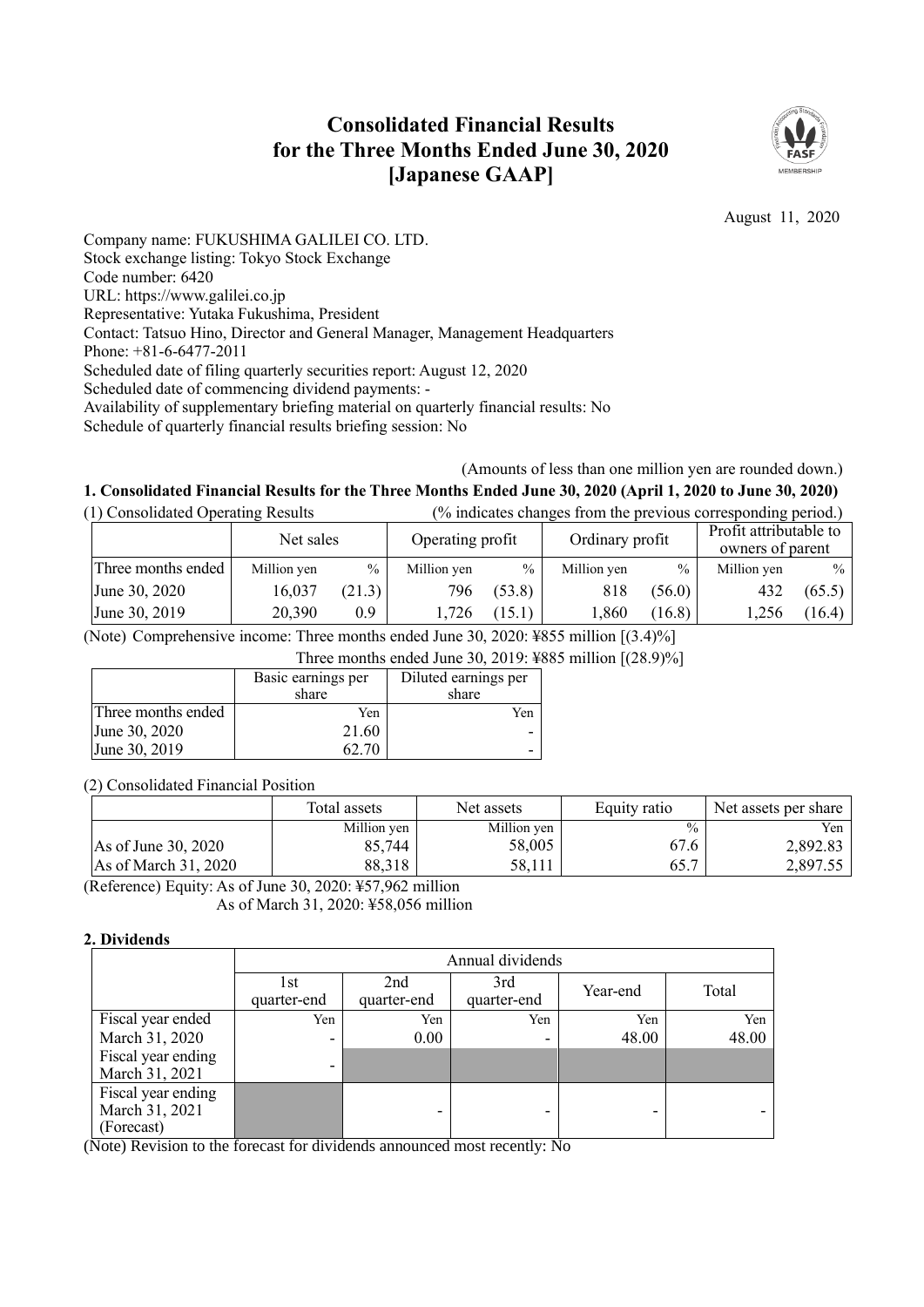The forecast of the dividend for the fiscal year ending March 31, 2021 has not been made as it is difficult to reasonably calculate the dividend at the moment due to unforeseeable impact of the economic stagnation caused by the pandemic of Coronavirus disease (COVID-19). The forecast of the dividend will be disclosed immediately when it becomes available.

#### **3. Consolidated Financial Results Forecast for the Fiscal Year Ending March 31, 2021 (April 1, 2020 to March 31, 2021)**

|            |             |               |                  |               |                 | (% indicates changes from the previous corresponding period.) |                                            |               |                             |
|------------|-------------|---------------|------------------|---------------|-----------------|---------------------------------------------------------------|--------------------------------------------|---------------|-----------------------------|
|            | Net sales   |               | Operating profit |               | Ordinary profit |                                                               | Profit attributable to<br>owners of parent |               | Basic earnings<br>per share |
|            | Million yen | $\frac{0}{0}$ | Million<br>yen   | $\frac{0}{0}$ | Million<br>ven  | $\frac{0}{0}$                                                 | Million yen                                | $\frac{0}{0}$ | Yen                         |
| First half | 35,518      | (17.4)        | 1,776            | (60.8)        | 1,950           | (58.5)                                                        | 1,212                                      | (63.9)        | 60.51                       |
| Full year  | 80,449      | (7.3)         | 6,436            | (29.2)        | 6.757           | (28.5)                                                        | 4,370                                      | (29.8)        | 218.13                      |

(Note) Revision to the financial results forecast announced most recently: No

#### **\* Notes:**

(1) Changes in significant subsidiaries during the period under review (changes in specified subsidiaries resulting in changes in scope of consolidation): No

New: - (Company name: -)

Exclusion: - (Company name: -)

- (2) Accounting policies adopted specially for the preparation of quarterly consolidated financial statements: No
- (3) Changes in accounting policies, changes in accounting estimates and retrospective restatement
	- 1) Changes in accounting policies due to the revision of accounting standards: No
	- 2) Changes in accounting policies other than 1) above: No
	- 3) Changes in accounting estimates: No
	- 4) Retrospective restatement: No
- (4) Total number of issued shares (common shares)
	- 1) Total number of issued shares at the end of the period (including treasury shares): June 30, 2020: 22,066,160 shares March 31, 2020: 22,066,160 shares
	- 2) Total number of treasury shares at the end of the period: June 30, 2020: 2,029,706 shares March 31, 2020: 2,029,667 shares
	- 3) Average number of shares during the period: Three months ended June 30, 2020: 20,036,486 shares Three months ended June 30, 2019: 20,036,535 shares

\* These quarterly financial results are outside the scope of quarterly review conducted by certified public accountants and an audit corporation.

\* Explanation of the proper use of financial results forecast and other notes

Financial results forecasts and other forward-looking statements herein are based on information currently available and certain assumptions deemed reasonable as of the date of publication of this document. Actual results may differ significantly from these forecasts due to a wide range of factors.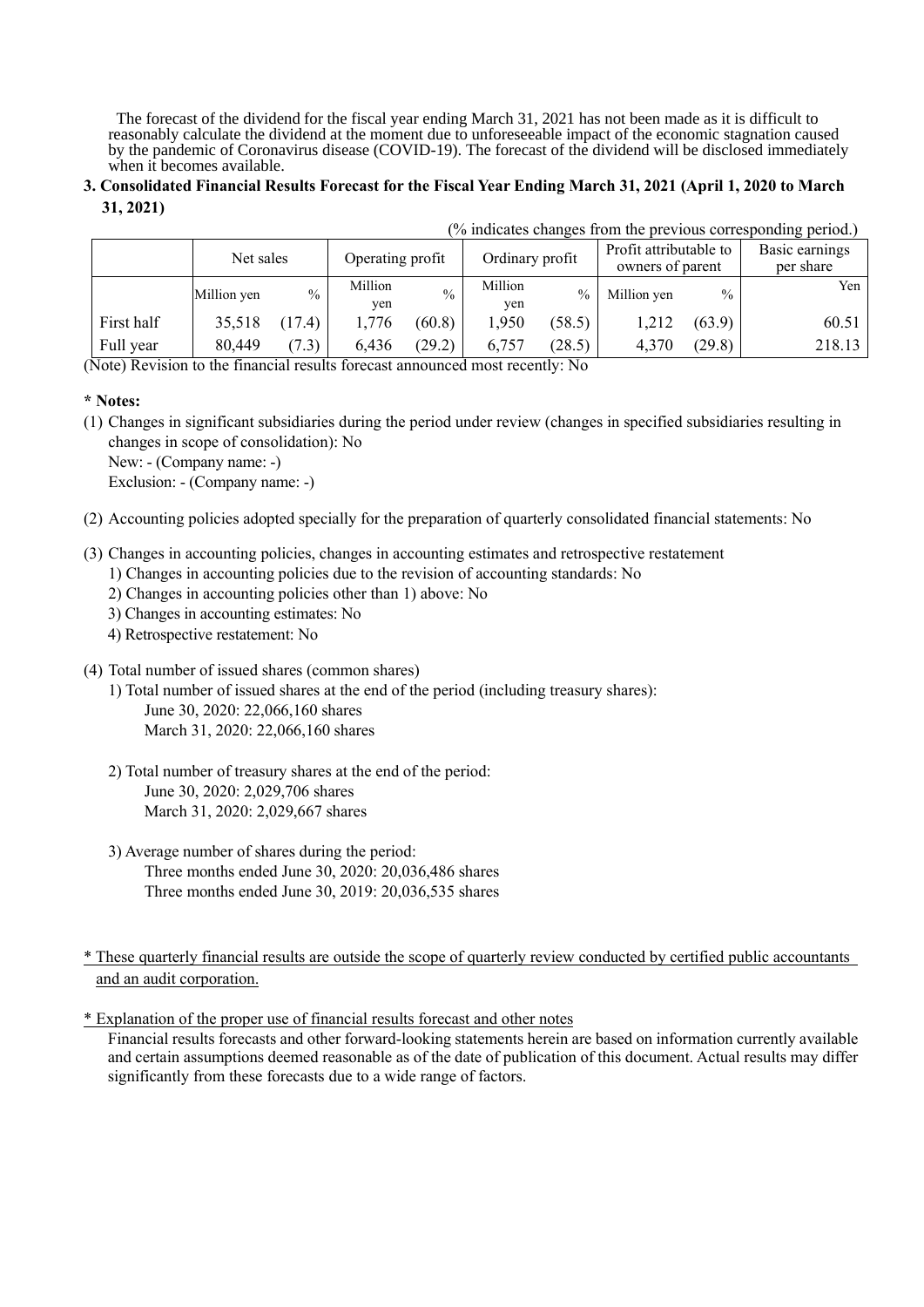Table of Contents of Appendix

| 1. Qualitative Information on Quarterly Financial Results for the Period under Review 2            |  |
|----------------------------------------------------------------------------------------------------|--|
|                                                                                                    |  |
|                                                                                                    |  |
| (3) Explanation of Consolidated Financial Results Forecast and Other Forward-looking Information 3 |  |
|                                                                                                    |  |
|                                                                                                    |  |
|                                                                                                    |  |
|                                                                                                    |  |
|                                                                                                    |  |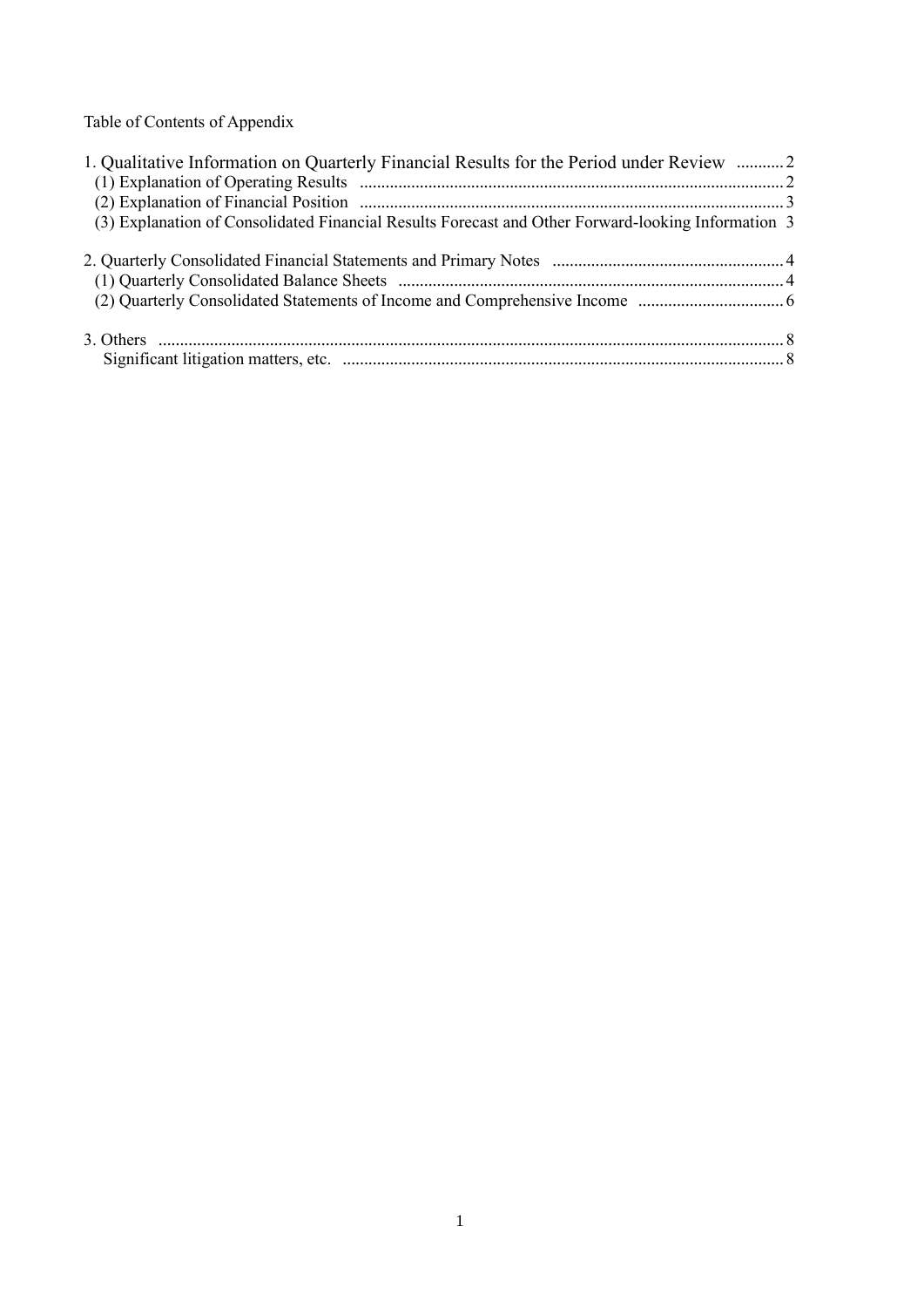#### 1. Qualitative Information on Quarterly Financial Results for the Period under Review

#### (1) Explanation of Operating Results

During the three months ended June 30, 2020 (from April 1, 2020 to June 30, 2020), the Japanese economy the situation was extremely difficult at Employment, economy, social life, corporate activities in the influence due to the spread of the new coronavirus (Covid-19) infection.

In the business environment in which our Group operates, sales have decreased significantly by request to refrain from going out to the spread of the new coronavirus infection or request to shorten business hours in the food service industry. In the distribution industry, although there was an increase in food demand for domestic consumption by refrain from going out, the business environment continued to be harsh for reasons including a serious personnel shortage and rising distribution costs, while a persistent consumer trend to restrain spending continued.

Net sales of commercial refrigerators and freezers decreased by 23.1% year on year to ¥4,401 million mainly due to there was little demand for new stores and replacements, and sales of general-purpose commercial refrigerators and freezers decreased significantly a growing number. For customers are switching to the take-out business due to the effects of refraining from going out, we focused on proposing products that protect food safety, such as blast chillers that quickly cool food after cooking.

Net sales of refrigerated and freezer showcases decreased by 23.3% year on year to  $\frac{1}{2}6,214$  million mainly due to there were few new supermarket openings, the refurbishment plan for food supermarkets that are required to continue operations in the situation where Covid-19 infection has been spread, also due to a decrease in showcase sales of overseas, despite the sales of FE clean water generator were favorable.

Net sales of large-scale food processing equipment decreased by 35.8% year on year to ¥625 million mainly due to many delays in completion and postponement of plans which was affected by the spread of Covid-19 infection although demanded mainly by food manufacturers.

Net sales of large-scale panel refrigerators decreased by 18.6% year on year to ¥1,756 million. Although Sales to food processing plants were strong, but sales to supermarket processing centers decreased.

Net sales of small-scale panel refrigerators increased by 27.6% year on year to ¥952 million mainly due to a decrease in orders for panel refrigeration equipment for commercial kitchens and supermarkets.

Net sales from services decreased by 1.7% year on year to ¥2,086 million mainly due to maintenance sales for supermarkets increased, but maintenance sales for restaurants and tunnel freezers declined.

At the manufacturing department, we responded flexibly at both Shiga and Okayama plants for minimize the impact of the spread of Covid-19 infection, such as reviewing production plans, adjusting the working days, and transferring some parts. We continued to improve productivity and undertake initiatives to reduce fixed costs and purchasing costs in order to offset higher costs, such as a sharp increase in the prices of raw materials and import products, as well as transportation costs.

As a result, for the three months ended June 30, 2020, net sales decreased by 21.3% year on year to ¥16,037 million. Due to in addition to the significant decrease in sales, the depreciation cost of the new headquarter and in a full change of commercial refrigerator and freezer models increased, operating profit decreased by 15.1% year on year to ¥1,726 million, ordinary profit decreased by 16.8% year on year to ¥1,860 million, and profit attributable to owners of parent decreased by 16.4% year on year to ¥1,256 million.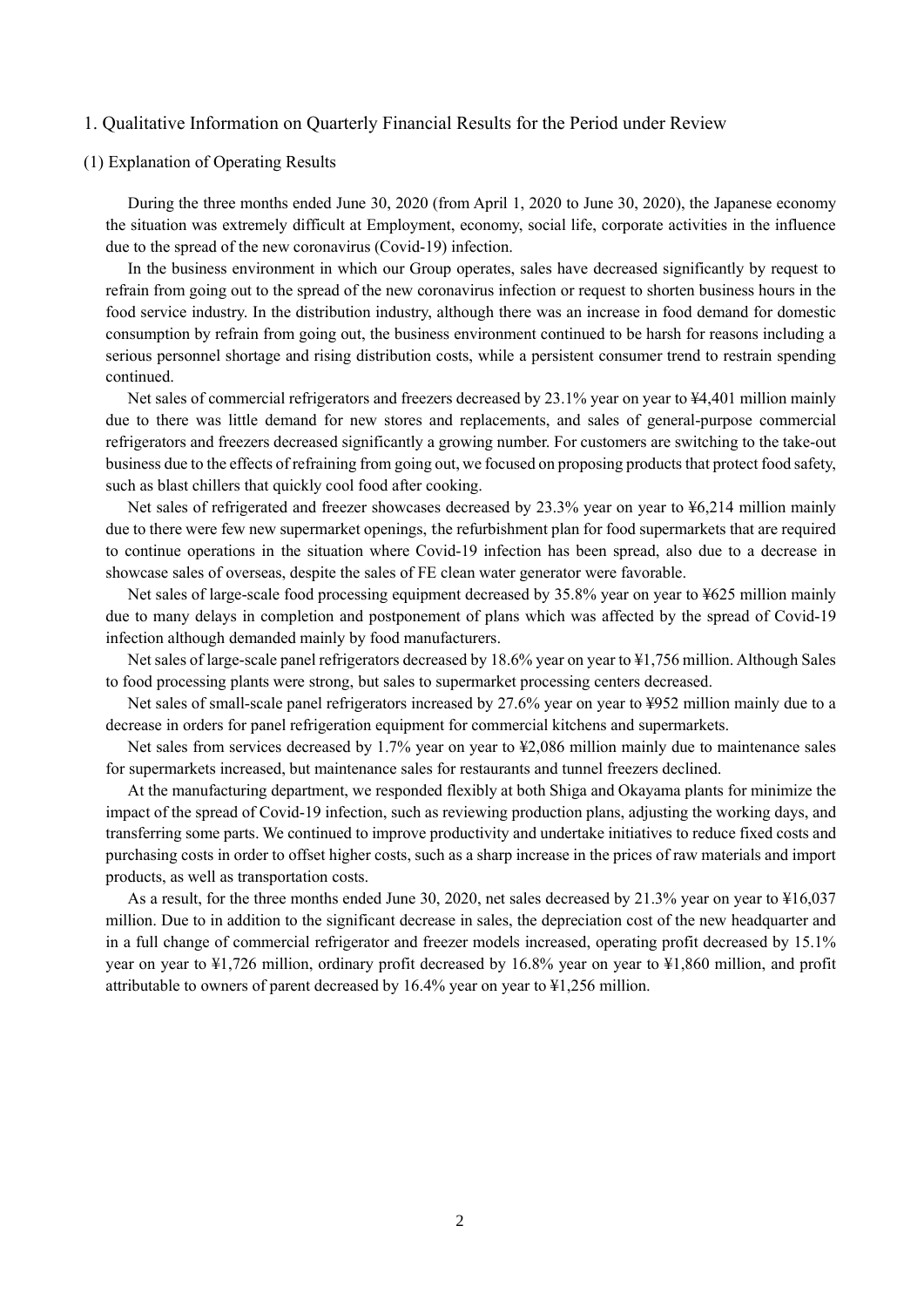#### (2) Explanation of Financial Position

#### (Current assets)

Current assets as of the end of the first quarter of the fiscal year under review decreased by ¥3,201 million to ¥55,777 million (¥58,978 million at the end of the previous fiscal year). This is mainly attributable to a decrease in Notes and accounts receivable - trade.

#### (Non-current assets)

Non-current assets as of the end of the first quarter of the fiscal year under review increased by ¥627 million to ¥29,967 million (¥29,339 million at the end of the previous fiscal year). This is mainly attributable to a decrease in Investment securities of investments and other assets.

#### (Current liabilities)

Current liabilities as of the end of the first quarter of the fiscal year under review decreased by ¥2,437 million to ¥26,051 million (¥28,489 million at the end of the previous fiscal year). This is mainly attributable to a decrease in Trade notes and accounts payable and income taxes payable.

#### (Non-current liabilities)

Non-current liabilities as of the end of the first quarter of the fiscal year under review decreased by ¥29 million to ¥1,688 million (¥1,717 million at the end of the previous fiscal year). This is mainly attributable to a decrease in Part of asset retirement obligation recorded as current liability.

#### (Net assets)

Net assets as of the end of the first quarter of the fiscal year under review decreased by ¥106 million to ¥58,005 million (¥58,111 million at the end of the previous fiscal year). This is mainly attributable to an increase in retained earnings.

(3) Explanation of Consolidated Financial Results Forecast and Other Forward-looking Information For the financial results forecasts for the six months ending September 30, 2020 and the fiscal year ending

March 31, 2021, no revisions have been made to the projected figures announced on June 30, 2020. It may fluctuate depending on the spread of Covid-19 infection diseases and the situation of convergence for the timing of Covid-19 infection is still uncertain, and the environment surrounding the Company, including the restaurant industry, is expected to remain uncertain even after the new coronavirus infection is resolved.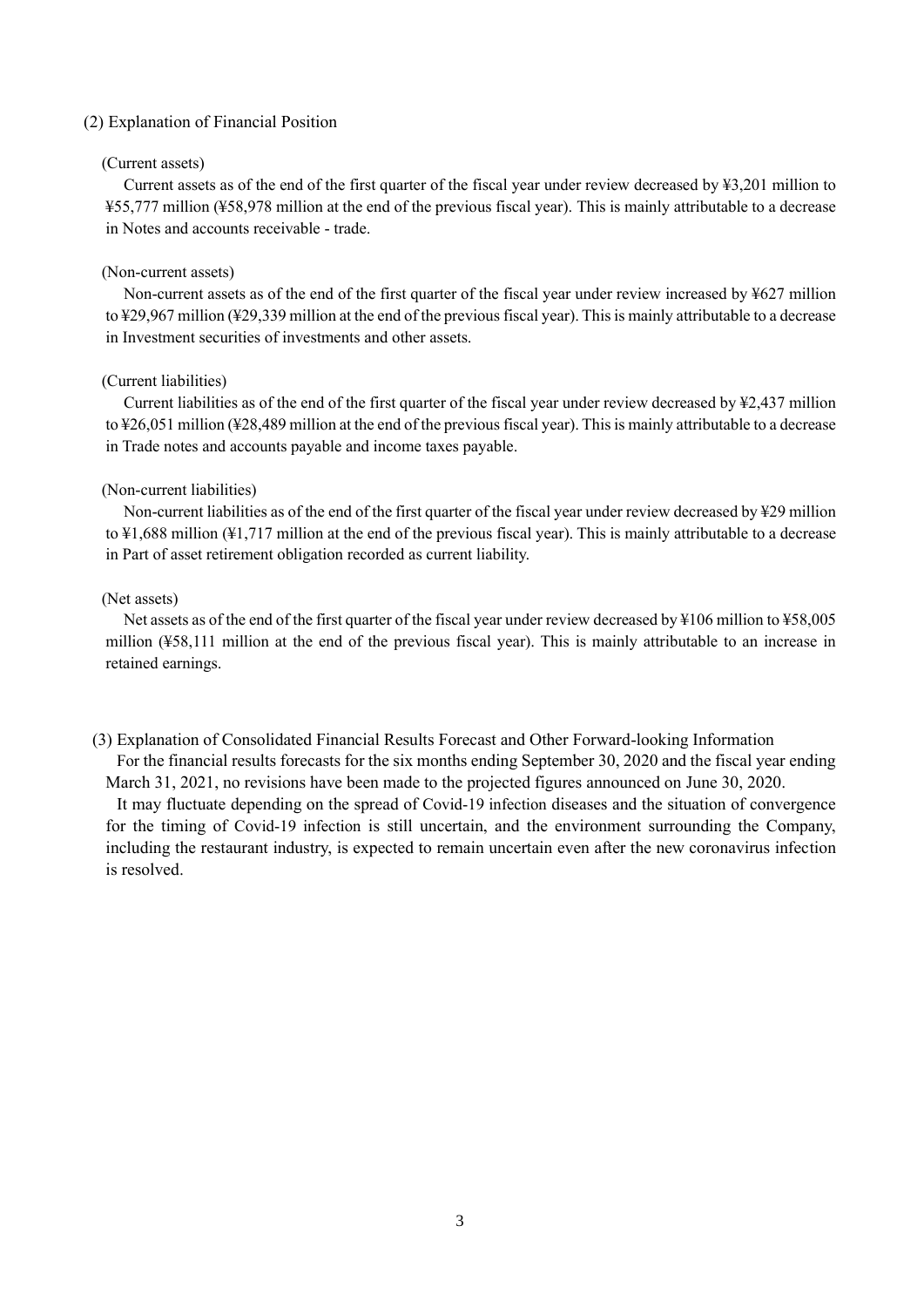#### 2. Quarterly Consolidated Financial Statements and Primary Notes

(1) Quarterly Consolidated Balance Sheets

(Million yen)

|                                                                         | As of March 31, 2020 | As of June 30, 2020 |
|-------------------------------------------------------------------------|----------------------|---------------------|
| Assets                                                                  |                      |                     |
| Current assets                                                          |                      |                     |
| Cash and deposits                                                       | 31,696               | 30,406              |
| Notes and accounts receivable - trade                                   | 19,358               | 15,362              |
| Electronically recorded monetary claims - operating                     | 2,241                | 3,127               |
| Merchandise and finished goods                                          | 2,265                | 1,898               |
| Work in process                                                         | 1,558                | 3,016               |
| Raw materials and supplies                                              | 2,031                | 2,020               |
| Other                                                                   | 873                  | 1,017               |
| Allowance for doubtful accounts                                         | (1,046)              | (1,072)             |
| Total current assets                                                    | 58,978               | 55,777              |
| Non-current assets                                                      |                      |                     |
| Property, plant and equipment                                           |                      |                     |
| Buildings and structures, net                                           | 8,411                | 8,297               |
| Machinery and vehicles, net                                             | 1,784                | 1,730               |
| Land                                                                    | 6,731                | 6,714               |
| Construction in progress                                                | 803                  | 1,128               |
| Other, net                                                              | 730                  | 694                 |
| Total property, plant and equipment                                     | 18,461               | 18,564              |
| Intangible assets                                                       | 416                  | 417                 |
| Investments and other assets                                            |                      |                     |
| Investment securities                                                   | 6,813                | 7,433               |
| Deferred tax asset                                                      | 382                  | 281                 |
| Other                                                                   | 3,324                | 3,331               |
| Allowance for doubtful accounts                                         | (59)                 | (61)                |
| Total investments and other assets                                      | 10,461               | 10,985              |
| Total non-current assets                                                | 29,339               | 29,967              |
| Total assets                                                            | 88,318               | 85,744              |
| Liabilities                                                             |                      |                     |
| <b>Current liabilities</b>                                              |                      |                     |
| Notes and accounts payable - trade                                      | 19,656               | 17,697              |
| Short-term borrowings                                                   | 125                  | 122                 |
| Income taxes payable                                                    | 1,655                | 597                 |
| Provision for bonuses                                                   | 1,586                | 2,184               |
| Provision for product warranties                                        | 380                  | 369                 |
| Provision for loss on construction contracts                            | 120                  | 97                  |
| Asset retirement obligations                                            |                      | 40                  |
| Other                                                                   | 4,963                | 4,942               |
| Total current liabilities                                               | 28,489               | 26,051              |
| Non-current liabilities                                                 |                      |                     |
| Provision for retirement benefits for directors (and<br>other officers) | 1,034                | 1,043               |
| Provision for contingent loss                                           | 238                  | 238                 |
| Retirement benefit liability                                            | 311                  | 312                 |
| Asset retirement obligations                                            | 120                  | 80                  |
| Other                                                                   | 12                   | 12                  |
| Total non-current liabilities                                           | 1,717                | 1,688               |
| <b>Total liabilities</b>                                                | 30,206               | 27,739              |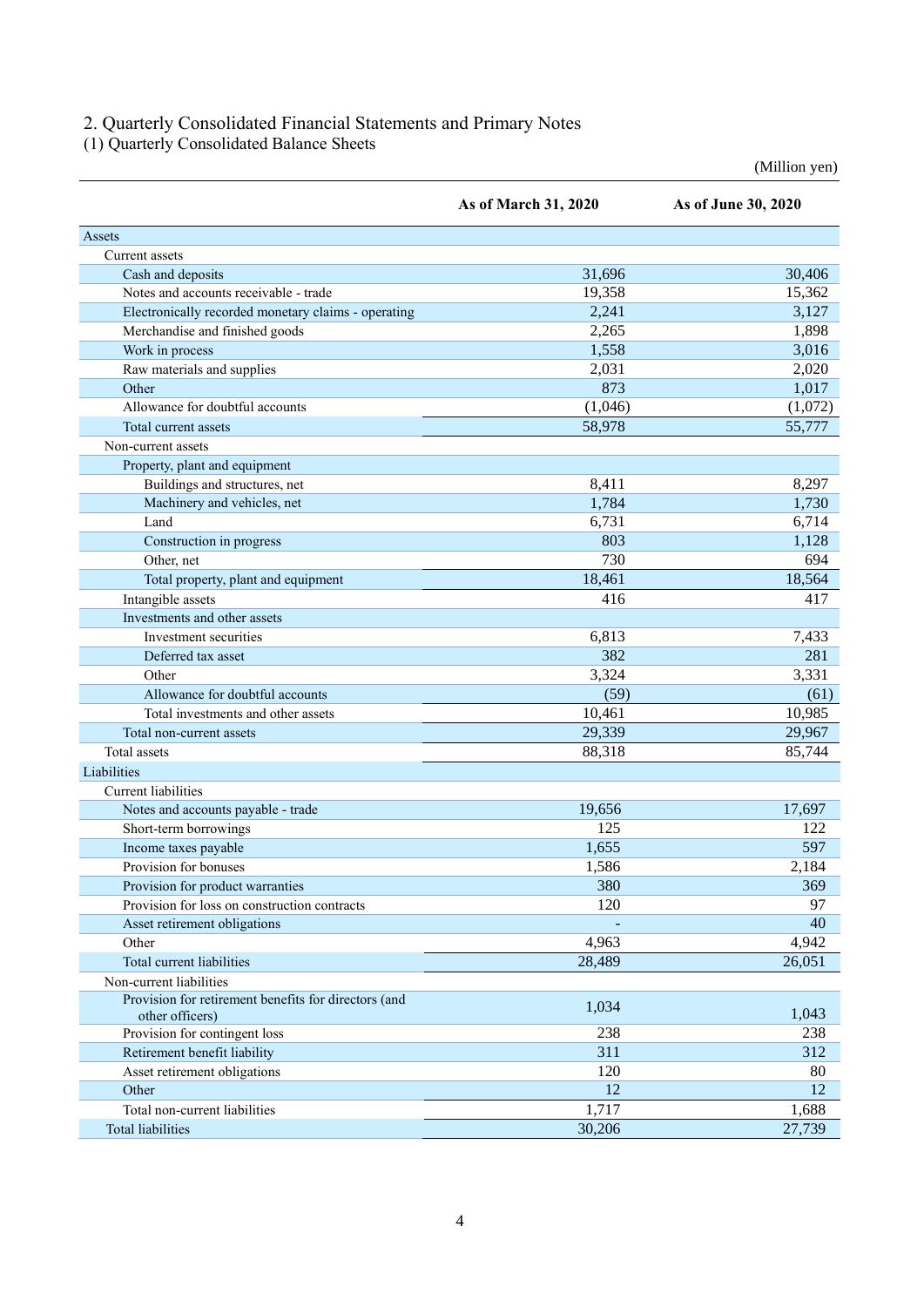(Million yen)

|                                                       | As of March 31, 2020 | As of June 30, 2020 |
|-------------------------------------------------------|----------------------|---------------------|
| Net assets                                            |                      |                     |
| Shareholders' equity                                  |                      |                     |
| Share capital                                         | 2,760                | 2,760               |
| Capital surplus                                       | 3,168                | 3,168               |
| Retained earnings                                     | 52,321               | 51,792              |
| Treasury shares                                       | (3,214)              | (3,214)             |
| Total shareholders' equity                            | 55,035               | 54,506              |
| Accumulated other comprehensive income                |                      |                     |
| Valuation difference on available-for-sale securities | 3,076                | 3,517               |
| Foreign currency translation adjustment               | 122                  | 70                  |
| Remeasurements of defined benefit plans               | (177)                | (133)               |
| Total accumulated other comprehensive income          | 3,020                | 3,455               |
| Non-controlling interests                             | 54                   | 42                  |
| Total net assets                                      | 58,111               | 58,005              |
| Total liabilities and net assets                      | 88,318               | 85,744              |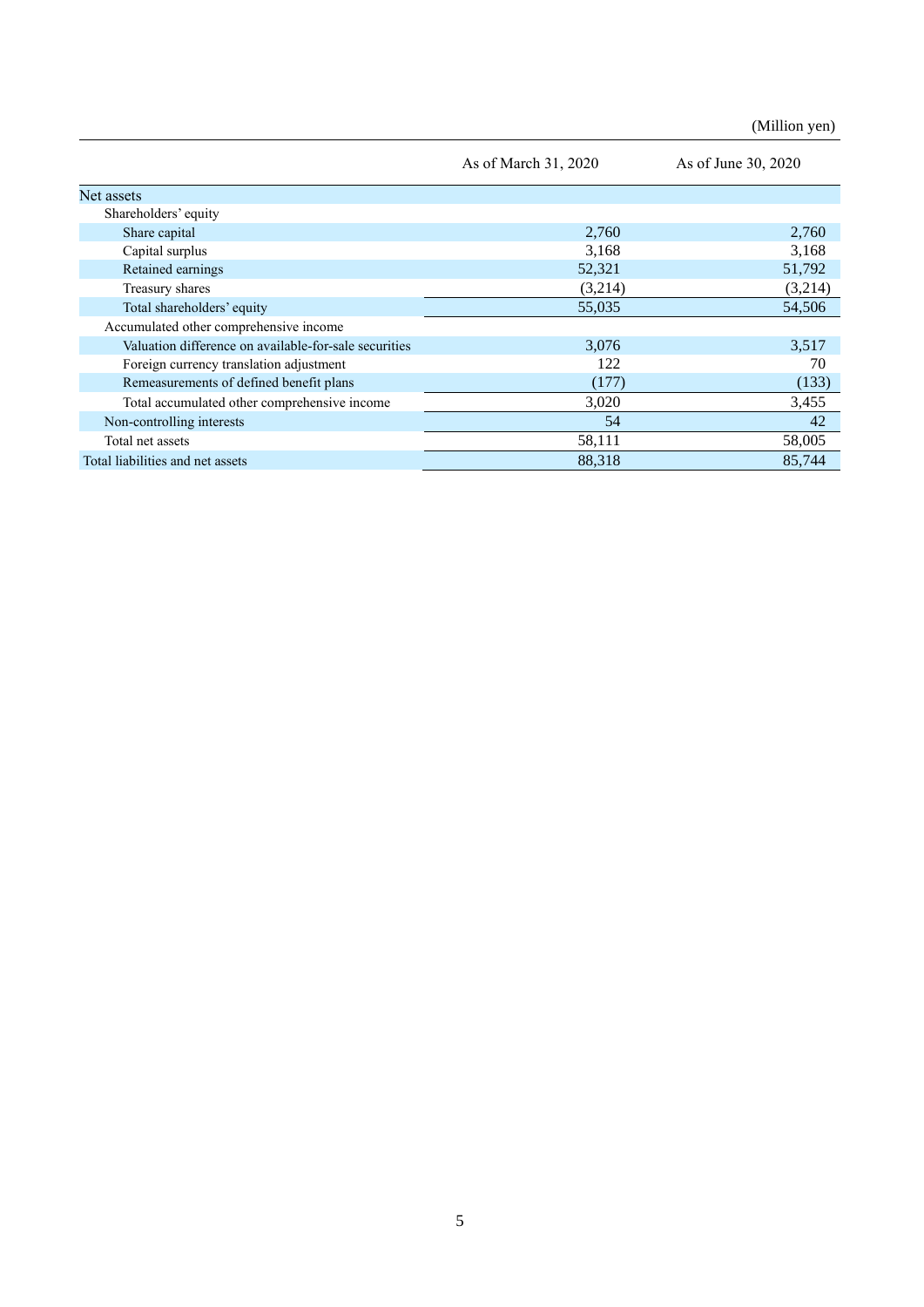## (2) Quarterly Consolidated Statements of Income and Comprehensive Income

### Quarterly Consolidated Statements of Income

Three Months Ended June 30

|                                                |                                             | (Million yen)                               |
|------------------------------------------------|---------------------------------------------|---------------------------------------------|
|                                                | For the three months<br>ended June 30, 2019 | For the three months<br>ended June 30, 2020 |
| Net sales                                      | 20,390                                      | 16,037                                      |
| Cost of sales                                  | 15,365                                      | 11,997                                      |
| Gross profit                                   | 5,024                                       | 4,040                                       |
| Selling, general and administrative expenses   | 3,298                                       | 3,243                                       |
| Operating profit                               | 1,726                                       | 796                                         |
| Non-operating income                           |                                             |                                             |
| Interest income                                | 3                                           | 7                                           |
| Dividend income                                | 34                                          | 32                                          |
| Rental income from buildings                   | 25                                          | 25                                          |
| Insurance claim and dividend income            | 6                                           | 1                                           |
| Reversal of allowance for doubtful accounts    | 66                                          |                                             |
| Other                                          | 104                                         | 96                                          |
| Total non-operating income                     | 240                                         | 162                                         |
| Non-operating expenses                         |                                             |                                             |
| Interest expenses                              | $\overline{0}$                              | 1                                           |
| Compensation expenses                          | 5                                           | 6                                           |
| Foreign exchange losses                        | 70                                          | 96                                          |
| Other                                          | 30                                          | 36                                          |
| Total non-operating expenses                   | 106                                         | 140                                         |
| Ordinary profit                                | 1,860                                       | 818                                         |
| Profit before income taxes                     | 1,860                                       | 818                                         |
| Income taxes - current                         | 724                                         | 504                                         |
| Income taxes - deferred                        | (115)                                       | (115)                                       |
| Total income taxes                             | 608                                         | 389                                         |
| Profit                                         | 1,252                                       | 429                                         |
| Loss attributable to non-controlling interests | (3)                                         | (3)                                         |
| Profit attributable to owners of parent        | 1,256                                       | 432                                         |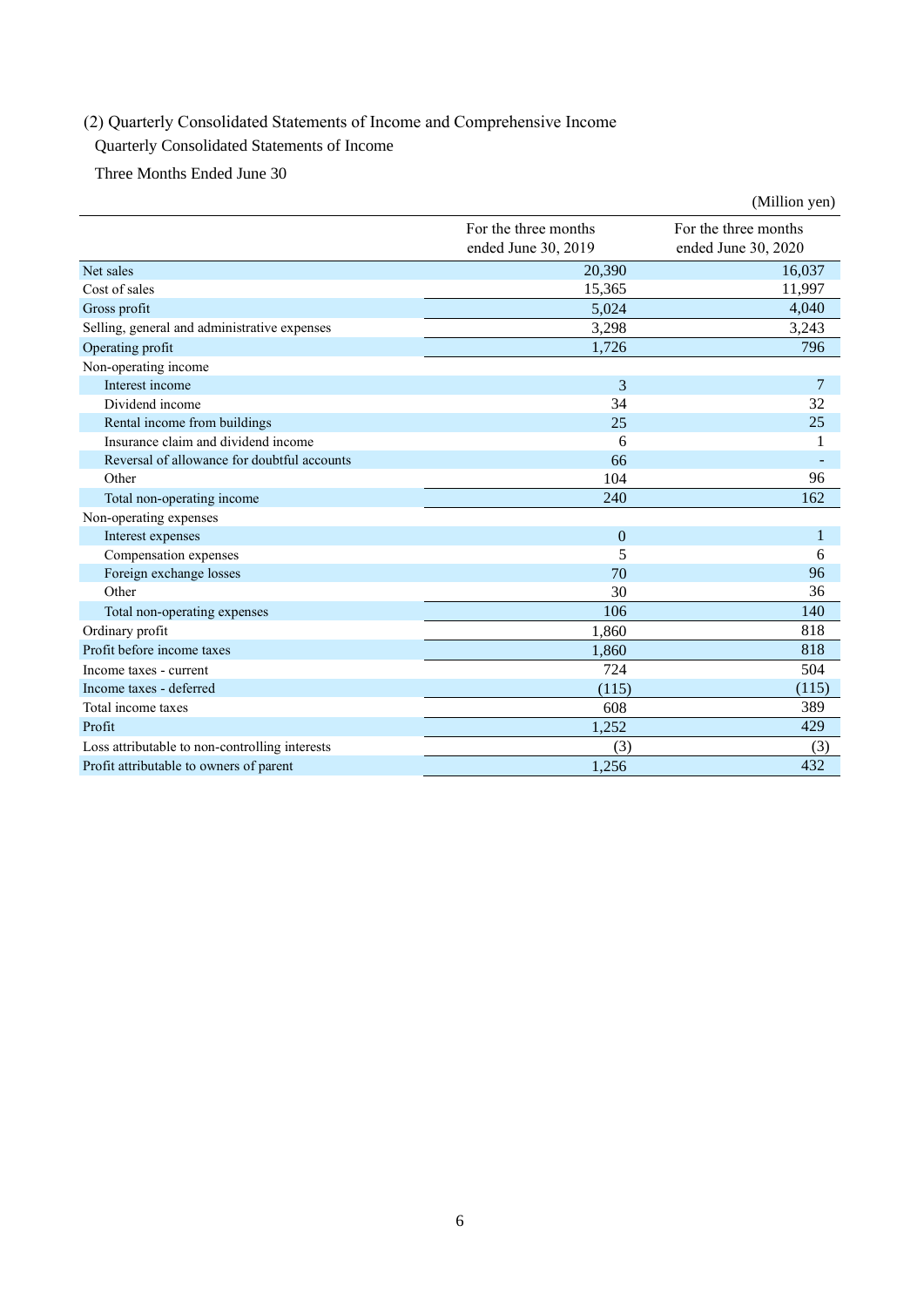## Quarterly Consolidated Statements of Comprehensive Income

Three Months Ended June 30

|                                                                   |                                             | (Million yen)                               |
|-------------------------------------------------------------------|---------------------------------------------|---------------------------------------------|
|                                                                   | For the three months<br>ended June 30, 2019 | For the three months<br>ended June 30, 2020 |
| Profit                                                            | 1,252                                       | 429                                         |
| Other comprehensive income                                        |                                             |                                             |
| Valuation difference on available-for-sale securities             | (373)                                       | 441                                         |
| Foreign currency translation adjustment                           | (9)                                         | (60)                                        |
| Remeasurements of defined benefit plans, net of tax               | 16                                          | 44                                          |
| Total other comprehensive income                                  | (366)                                       | 425                                         |
| Comprehensive income                                              | 885                                         | 855                                         |
| Comprehensive income attributable to                              |                                             |                                             |
| Comprehensive income attributable to owners of parent             | 893                                         | 867                                         |
| Comprehensive income attributable to non-controlling<br>interests | (8)                                         | (11)                                        |